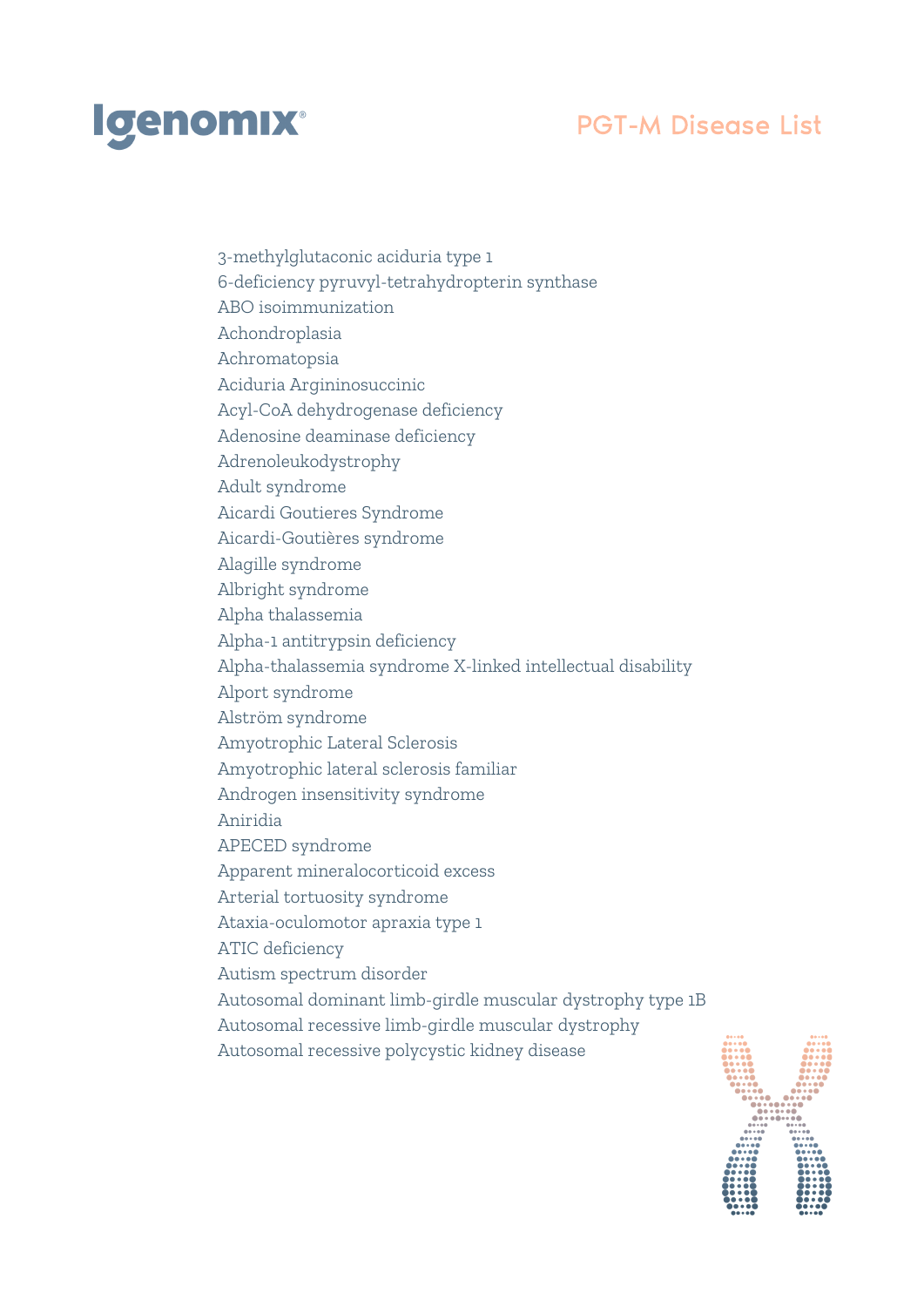

Band like calcification polymicrogyria Bardet-Biedl syndrome Bartter syndrome Best Macular dystrophy Beta Thalassemia Biotinidase deficiency Biotin-responsive basal ganglia disease Blackfan-Diamond disease Blepharophimosis-epicanthus inversus-ptosis syndrome Bruck syndrome Brugada syndrome Bruton type agammaglobulinemia CADASIL Canavan Disease Carbamoyl-phosphate synthase deficiency Carbonic anhydrase deficiency type 2 Cartilage-hair hypoplasia Catecholaminergic polymorphic ventricular tachycar Caveolinopathy CDK9 SYNDROME Central core myopathy Cerebellar hypoplasia Charcot Marie Tooh 2A Charcot Marie Tooh X-linked Charcot Marie Tooth 1A Charcot Marie Tooth 1B Charcot Marie Tooth 2K Charcot Marie Tooth 4C Charcot Marie Tooth 4D Chondrodysplasia punctata Chondrodysplasia punctata type 1 Rhizomelic Chondrodysplasia type Grebe Choroideremia Chronic granulomatosis

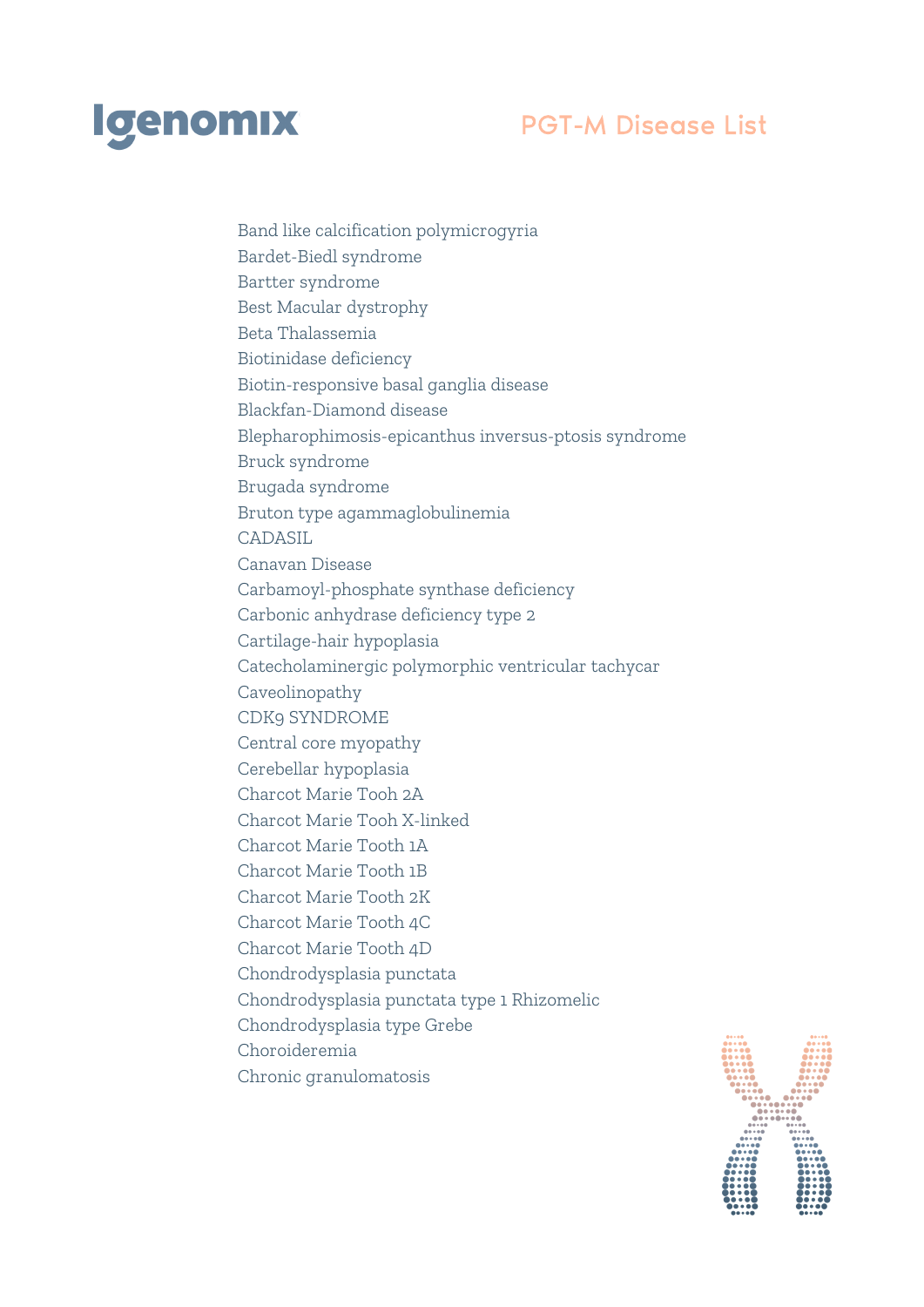

Citrullinemia Cleidocranial dysostosis Clouston syndrome COFS syndrome Cohen syndrome Combined oxidative phosphorylation deficiency Congenital adrenal hyperplasia Congenital cataracts Congenital cerebellar ataxia congenital heart disease Congenital ichthyosis Congenital lamellar ichthyosis Congenital muscular dystrophy Congenital muscular dystrophy by merosin Deficit Congenital muscular dystrophy megaconial Congenital myasthenic syndromes with glycosylation defect Congenital nephrotic syndrome Congenital tufting enteropathy Corneal dystrophy Cornelia de Lange syndrome Creutzfeldt-Jakob disease Cystic fibrosis Cystoid macular dystrophy Cytomegalic congenital adrenal hypoplasia D,L-2-hydroxyglutaric aciduria Darier disease Deficiency of glucose 6-phosphate dehydrogenase Dehydrated hereditary stomatocytosis Diastrophic dysplasia Diffuse gastric cancer Dihydropyrimidine dehydrogenase deficiency Dihydropyrimidine dehydrogenase deficiency Dominant polycystic kidney disease Duchenne muscular dystrophy / Becker Duffy isoinmunization Dyskeratosis congenita, X-linked Dystrophic epidermolysis bullosa

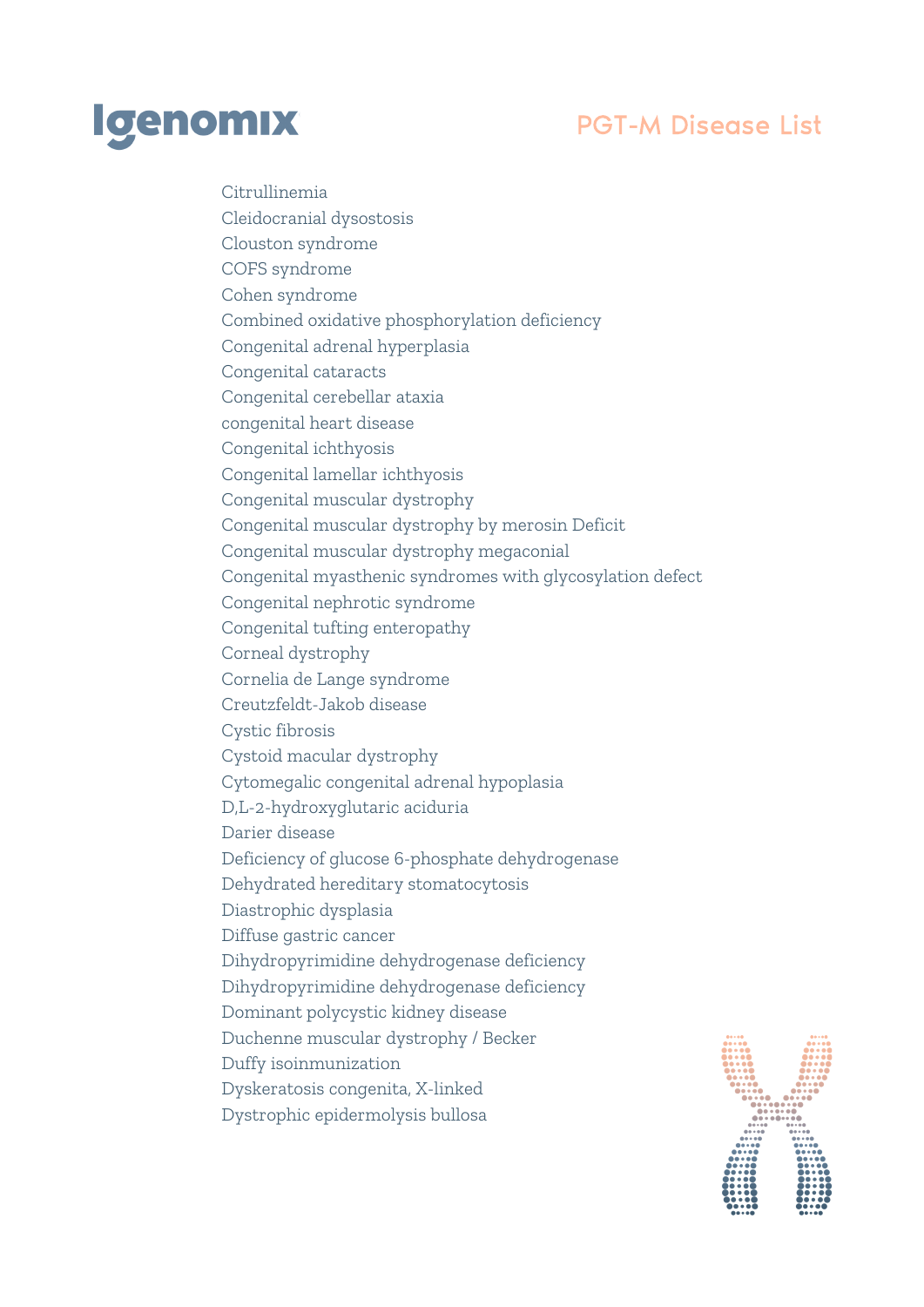

Ectodermic dysplasia EIF2B3-related leukodstrophy Ellis-van Creveld syndrome Emery-Dreifuss muscular dystrophy Epileptic encephalopathy Fabry disease Facio-scapulo-humeral dystrophy Factor XIII deficiency Familial adenomatous polyposis Familial amyloidotic polyneuropathy Familial dysautonomia Familial hyperaldosteronism Familial hypertrophic cardiomyopathy Familial idiopathic steroid-resistant nephrotic syndrome with focal segmental hyalinosis Familial isolated arrhythmogenic right ventricular dysplasia Familial isolated dilated cardiomyopathy Familial mediterranian fever Familial spastic paraplegia Family thoracic aortic aneurysm Fanconi Anemia Fatal familial insomnia Fatal mutiple mitochondrial dysfunctions syndrome FGFR1 related disorder Focal dermal hypoplasia Fragile X syndrome Fraser syndrome Galactosemy Gangliosidosis Gaucher's Disease Geleophysic dysplasia Gerstmann-Straussler-Scheinker syndrome Glanzmann's thrombasthenia Glycine encephalopathy Glycogen Storage Disease Glycogenosis due to glucose-6-phosphatase deficiency GNE-related disorders Gorlin syndrome GSS syndrome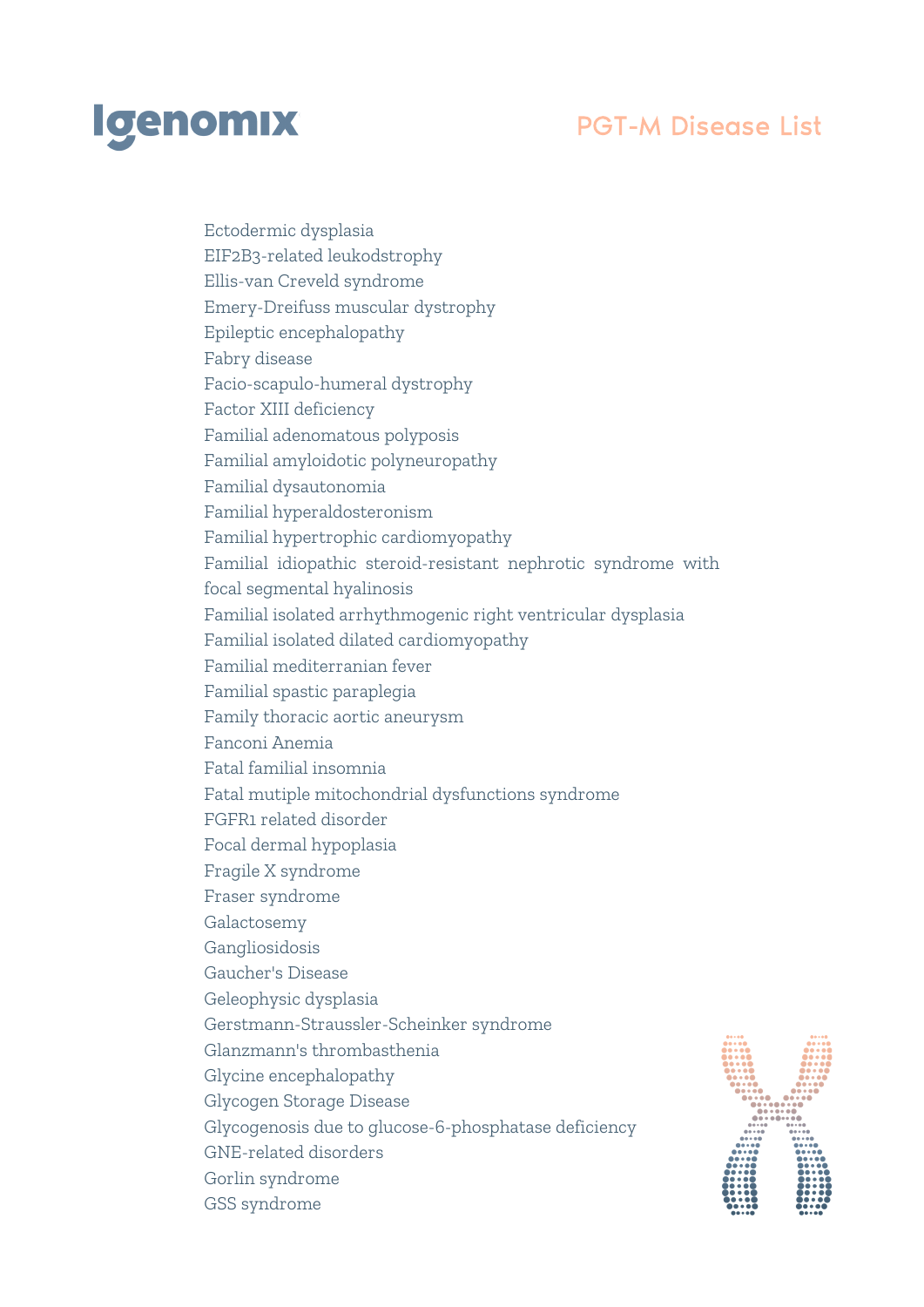

Harlequin type ichthyosis congenital Hemolytic anemia due to red cell pyruvate kinase deficiency Hemophagocytic lymphohistiocytosis Hemophilia A Hemophilia B Hereditary angioedema Hereditary breast cancer Hereditary chronic pancreatitis Hereditary fructose intolerance Hereditary hearing loss Hereditary hemorrhagic telangiectasia Hereditary multiple exostosis Hereditary Parkinson Hereditary spherocytosis Hermansky-Pudlak syndrome Hipomielinizante leukodystrophy HLA typing Holoprosencephaly Homocystinuria Hunters Syndrome Huntington Hurler Syndrome Hyper IgD syndrome Hyperinsulinism Hyperkalemic periodic paralysis Hypochondroplasia Hypohidrotic ectodermal dysplasia Hypoparathyroidism-retardation-dysmorphism syndrom Hypophosphatemic rickets X-linked Idiopathic dystonia Incontinentia pigmenti Infantile liver failure syndrome 1 intestinal atresia IPEX syndrome Isolated sulfite oxidase deficiency isovaleric acidemia Jeune asphyxiating thoracic dystrophy Joubert syndrome Junctional epidermolysis bullosa

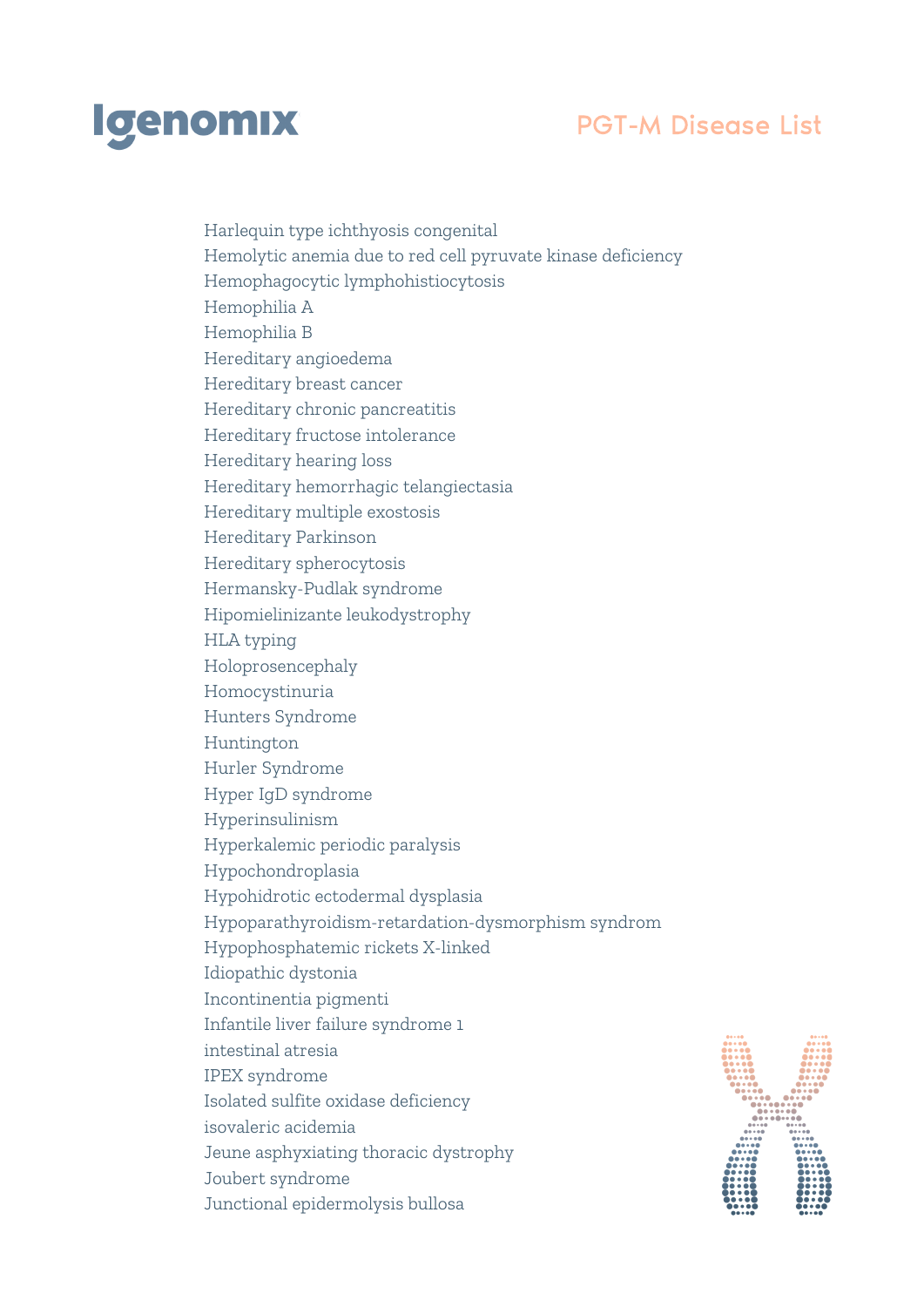

Kell isoimmunization Kennedy disease Krabbe disease L1 syndrome L-aromatic amino acid decarboxylase deficiency Larsen syndrome LCHADD Leber congenital amaurosis Leigh disease with leukodystrophy Leigh syndrome Leigh-like syndrome Leopard syndrome Leprechaunism Leri Weill Dyschondrosteosis Leucodystrophy leukoencephalopathy with vanishing white matter Li-Fraumeni syndrome Limb girdle muscular dystrophy Lipofuscinosis Lissencephaly type 1 (X-chromosome) Long QT syndrome Lowe syndrome Lymphedema-Distichiasis Lynch syndrome Macular dystrophy Marfan syndrome McArdle disease Menkes disease Mental Retardation Mental retardation syndrome - strabismus Merkel-Gruber syndrome Metachromatic leucodystrophy Methyl malonic acidemia Microcephaly Microphthalmia Microvillus inclusion disease Mitochondrial complex IV deficiency Mitochondrial short-chain enoyl-CoA hydratase 1 deficiency Mitochrondrial DNA depletion syndrome

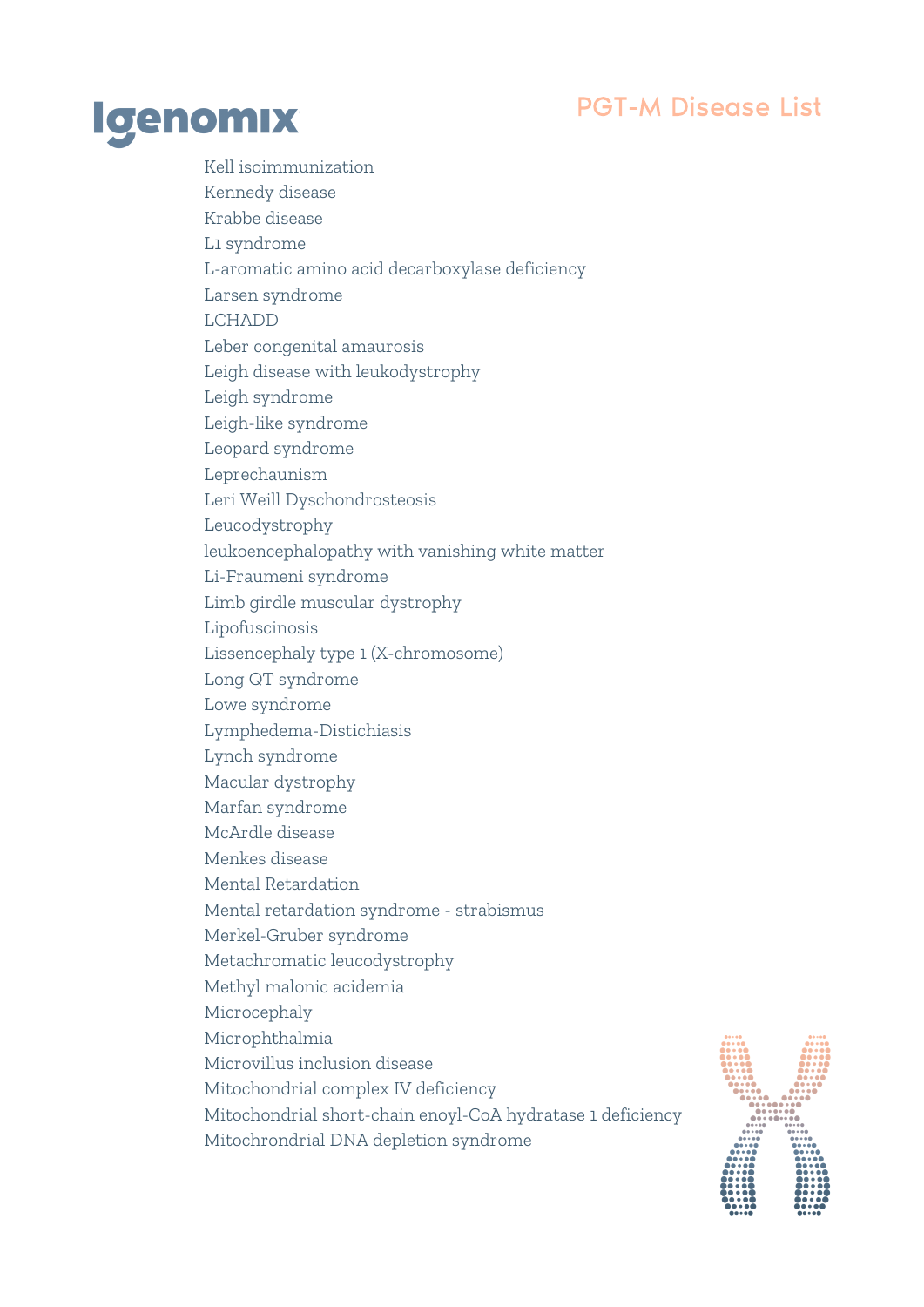

Molybdenum cofactor deficiency Morbus-Crouzon syndrome Mucin-1 kidney disease Mucolipidosis II Mucopolysaccharidosis I Mucopolysaccharidosis II Mucopolysaccharidosis IIIA Mucopolysaccharidosis IV-A Muenke syndrome Multiple Endocrine Neoplasia 1 Multiple Endocrine Neoplasia 2A Multiple Endocrine Neoplasia 2B Multiple intestinal atresia Myoclonic dystonia N-acetyl-alpha-D-galactosaminidase deficiency Nail-patella syndrome Nanoftalmia Nemaline myopathy Neurofibromatosis 1 Neurofibromatosis 2 Niemann Pick A/B syndrome Niemann Pick C syndrome Nonketotic hyperglycinemia Nonspecific X-linked intellectual deficit Noonan Syndrome Norrie disease nuclear cataract Oculocutaneous albinism Oculo-dental-digital dysplasia Ohtahara Syndrome Ornithine transcarbamylase deficiency Osteochondrodysplasia Osteogenesis imperfecta **Osteopetrosis** Oxoglutaricaciduria

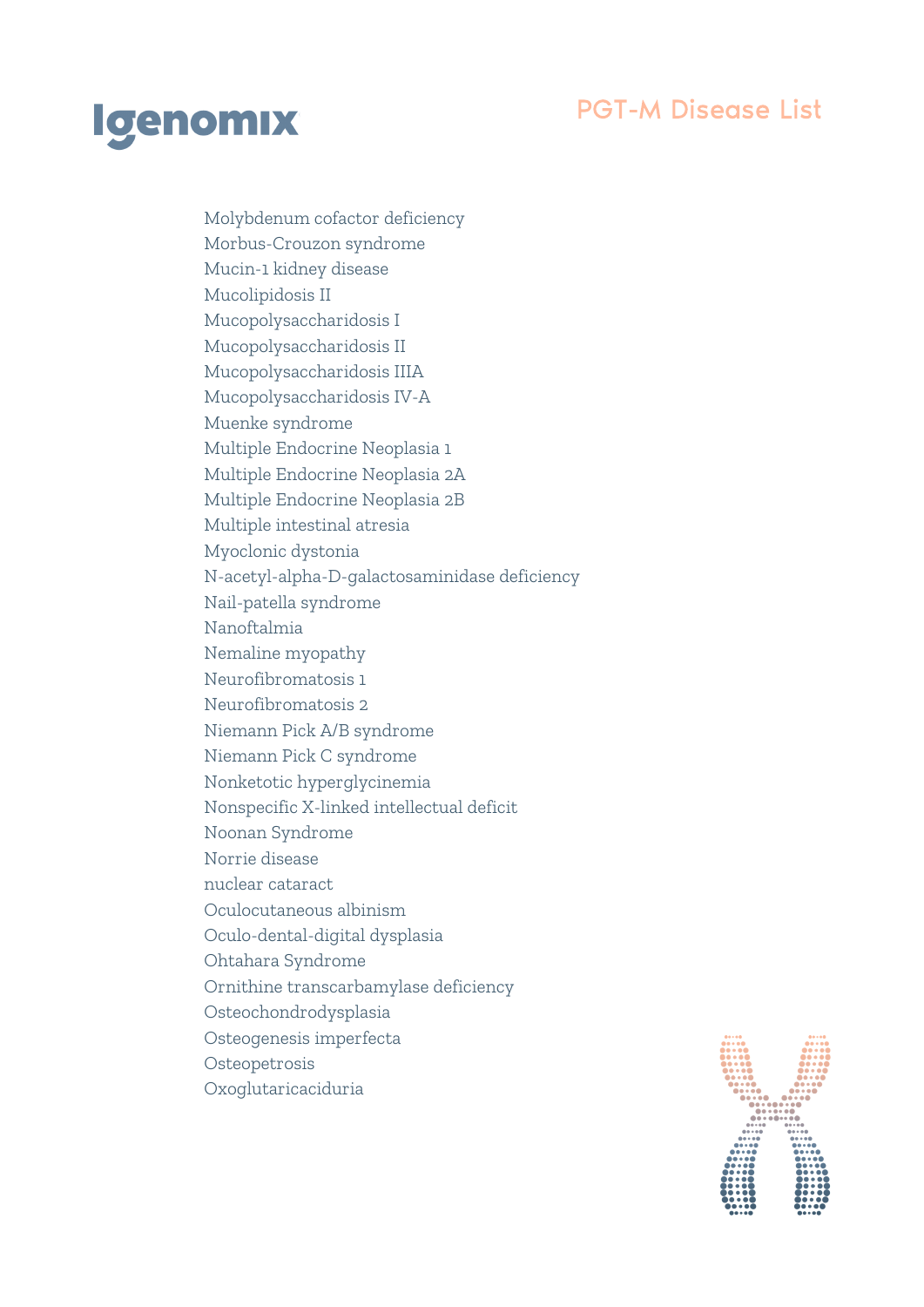

Papillo-renal syndrome Paraganglioma/Pheochromocytoma Partial STAT1 deficiency Pelizaeus Merzbacher Pelizaeus Merzbacher-like Peraganglioma / pheochromocytoma Periventricular Heterotopia Peters plus syndrome Peutz Jeghers syndrome Pfeiffer syndrome Phenylketonuria Pompe disease Pressure sensitive neuropathy Primary ciliary dyskinesia Progressive external ophthalmoplegia Progressive familial intrahepatic cholestasis Propionic acidemia Proximal myopathy with extrapyramidal signs Pseudoachondroplasia Pseudohermaphroditism Pyridoxal phosphate-responsive seizures Pyruvate carboxylase deficiency Rendu-Osler-Weber disease Retinitis Pigmentosa Retinoblastoma RhCE isoimmunization RhD isoimmunization Sandhoff disease Schaaf-Yang syndrome Schwannomatosis Sensory ataxic neuropathy - dysarthria - ophthalmo Severe combined immunodeficiency T-B + X-linked Shwachman-Diamond syndrome